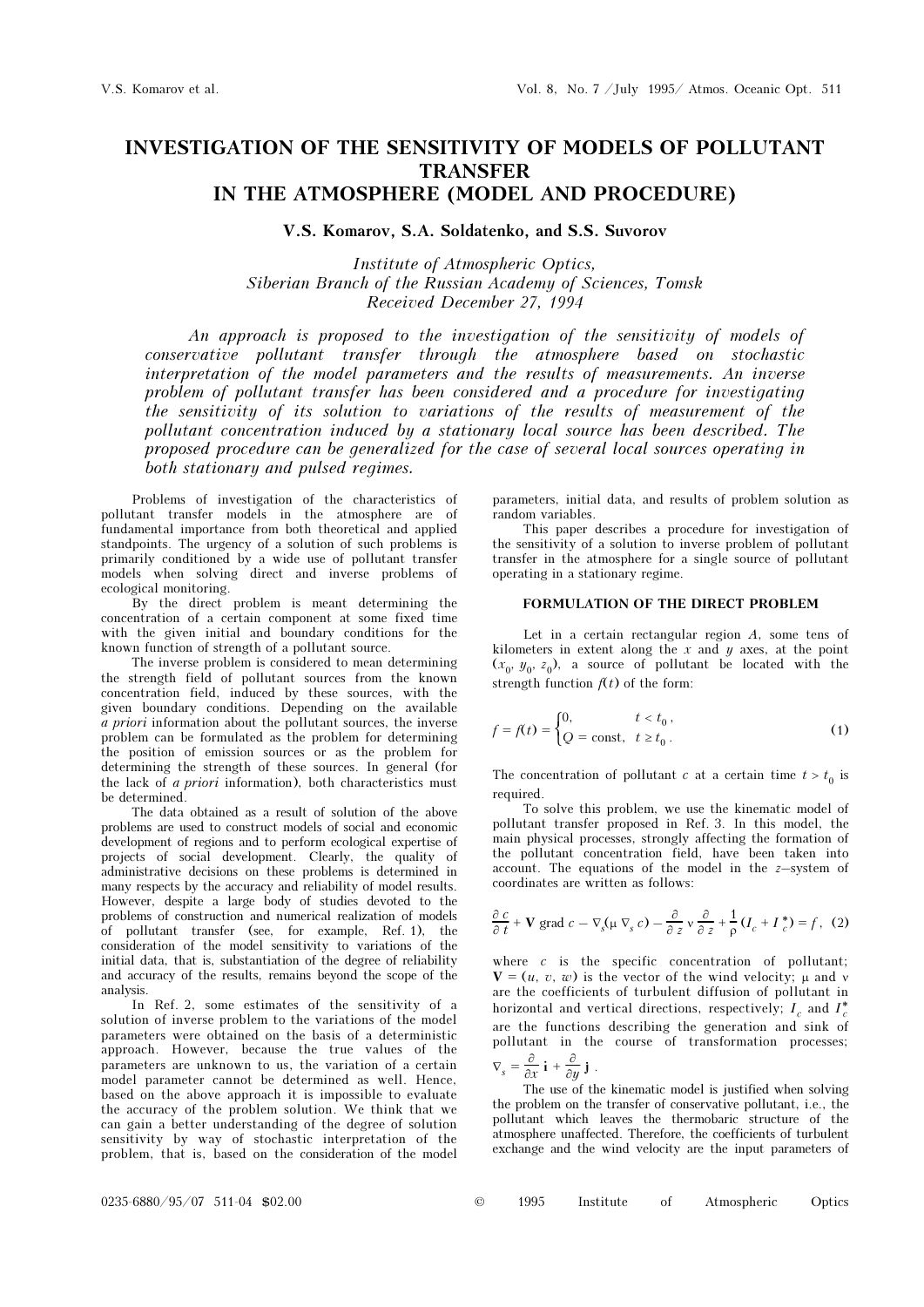the model. They can be either determined from the measurement data or calculated with the use of a certain model. The pollutant will be considered produced solely by a source, i.e.,  $I_c = 0$ .

The lower boundary of the solution domain is the underlying surface where the following formalization of interaction of the pollutant with the boundary is justified<sup>4</sup>:

$$
\left| \begin{array}{cc} v & \frac{\partial c}{\partial z} \\ z & = 0 \end{array} \right|_{z=0} = k_s \left( c \Big|_{z=0} - c_s \right) + Q_s \,, \tag{3}
$$

where  $c_s$  is the concentration of pollutant above the underlying surface, which ensures the equilibrium state of exchange process;  $k_s$  is the coefficient of exchange, describing the type of soil, character of plant canopy, and temperature;  $Q_s$  is the rate of pollutant flow from the underlying surface to the atmosphere.

The tropopause is chosen as an upper boundary. This choice is physically justified since the tropopause is a thick barrier layer, at the lower boundary of which the following condition can be set<sup>5</sup>:

$$
\left. \frac{\partial c}{\partial z} \right|_{z=z_{\mathbf{t}}} = k_c \left( c_{\mathbf{st}} - c \right|_{z=z_{\mathbf{t}}} ), \tag{4}
$$

where  $z_{\rm t}$  is the altitude of the tropopause taken to be 10 km in the model;  $k_c$  is the exchange coefficient;  $c_{st}$  is the equilibrium concentration of pollutant in the stratosphere.

The lateral boundaries of the solution domain are open. Here, the following boundary conditions are laid down. For a region of boundaries where the air inflow occurs, it is assumed that

 $c = 0$ , (5) and for a region of the boundary where the air outflow

occurs

$$
\frac{\partial c}{\partial n} = 0 \tag{6}
$$

where  $\frac{\partial c}{\partial n}$  is the derivative of c with respect to the outward normal to the solution domain.

The initial condition is the absence of pollutant in the atmosphere, that is,

$$
c \Big|_{t=t_0} = 0 \ . \tag{7}
$$

This condition is chosen for simplicity of the analysis of the pollutant transfer from the source under consideration.

Parametrization of the processes on subgrid scale described by the function  $I_c^*$ , namely, of self-induced raising of aerosol, its washing out, and sedimentation, is realized with the use of the formulas given in Ref. 3.

For numerical solution of equation (2), we use the separation technique for physical processes. We consider only the process of advection of pollutant at the first stage, and turbulent diffusion – at the second stage. At the third stage, the equation is solved describing transformation processes. At the step of advection, the TVD scheme<sup>3</sup> is used, whereas at the step where the turbulent exchange is considered we use the implicit scheme together with separation technique for spatial coordinates.

#### FORMULATION OF THE INVERSE PROBLEM

Let a pollutant source be located in the rectangular region A discussed above at a certain point  $X_0 = (x_0, y_0, z_0)$ with a known coordinate  $z_0$ , with the source strength given by Eq. (1). In this case the parameters Q and  $t_0$  are unknown. The horizontal coordinates of the source  $x_0$  and  $y_0$  and its strength Q are to be determined from the results of three measurements of the concentration of pollutant at some points  $X_i = (x_i, y_i, z_i)$ ,  $i = 1$ (1)3. It should be noted that since the time  $t_0$  at which the source starts to operate is unknown, the problem can be solved only when

$$
\left.\frac{\partial c_i}{\partial t}\right|_{t_s} = 0, \quad i = 1 \text{ (1) 3 ,}
$$

where  $c_i$  is the concentration of pollutant at the *i*th point. In addition it is assumed that before the start of the source operation the pollutant was absent at all the points of the region A, that is,  $c = 0$  at  $t < t_0$ .

To solve this problem, we use the technique of the adjoint equations. Following Ref. 2, we obtain the model conjugate to Eq. (2):

$$
\frac{\partial c^*}{\partial t} + \mathbf{V} \text{ grad } c^* - \nabla \mu \nabla c^* - \frac{\partial}{\partial z} \nu \frac{\partial c^*}{\partial z} + \frac{1}{\rho} I_c^* = f^* \ . \tag{8}
$$

The boundary conditions at the lower boundary are of the following form:

$$
\mathbf{v} \left\| \frac{\partial c^*}{\partial z} \right\|_{z=0} = k_s \left( c^* \bigg|_{z=0} - c_s \right) + Q_s \,, \tag{9}
$$

and at the upper boundary they are

$$
\frac{\partial c^*}{\partial z}\bigg|_{z=z_t} = k_c \bigg(c_{st} - c^* \bigg|_{z=z_t}\bigg). \tag{10}
$$

In the region of lateral boundary where the air inflow occurs, they are

$$
c^* = 0 \tag{11}
$$

and in the region of the lateral boundary where the air outflow from the domain of solution is observed, they are

$$
\mu \frac{\partial c^*}{\partial n} + u_n c^* = 0 , \qquad (12)
$$

where  $u_n$  is the component of the wind velocity normal to the boundary of the solution domain.

The initial condition is  $c^* = 0$  at  $t = t_s$ .

Let everywhere, except for a certain point  $X_i = (x_i, y_i, z_i)$ , be  $f^* = 0$ . At the point  $X_i$  we set  $f^*$  as follows:

$$
f^* = f(t) = \begin{cases} 1, & t \ge t_s, \\ 0, & t < t_s. \end{cases}
$$
\n(13)

Let us integrate Eq. (8) with the indicated boundary and initial conditions until the steady state, that is, until the condition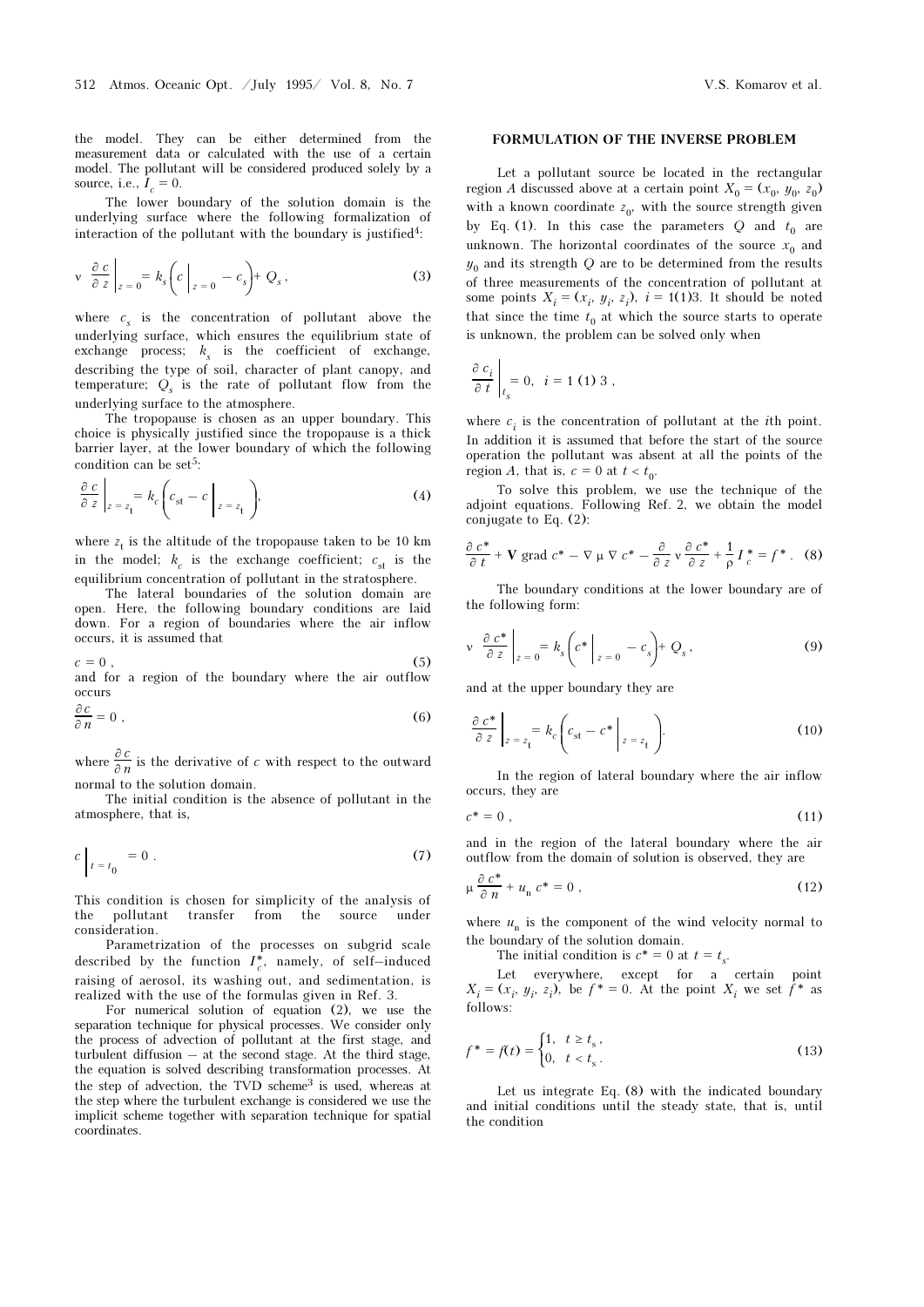be fulfilled. In this case  $c_l^* = c_l^*(x, y, z)$ , where  $c_l^*$  is the solution of the problem given by Eqs. (8)–(12) provided that  $f^*$  is set as shown above.

The function  $c^*$  can be treated as the degree of sensitivity of the equilibrium concentration of pollutant at the point  $X_l$  to the operation of a point stationary source of pollutant located at a certain point of the region A, and the quantity  $1/c_l^*(x, y, z)$  can be treated as the strength of a source located at the point  $(x, y, z)$  that at the point  $X<sub>l</sub>$ induces the equilibrium concentration of pollutant being equal to unity. Then, owing to the linearity of the problem,

$$
\phi_l(x, y, z) = \frac{c_l}{c_l^*(x, y, z)}
$$
\n(15)

is the strength of a point stationary source located at the point  $(x, y, z)$  that at the point  $X<sub>l</sub>$  induces the equilibrium concentration of pollutant  $c_l$ .

Since the adjoint problem<sup>2</sup> has unique solution, using a priori information contained in the formulation of the problem we obtain that unique point  $X_0$  can be found in the region A for which

$$
\phi_1(x_0, y_0, z_0) = \phi_2(x_0, y_0, z_0) = \phi_3(x_0, y_0, z_0) = Q.
$$
 (16)

The coordinates  $x_0$  and  $y_0$  and the parameter Q are the solution of the formulated inverse problem.

Since the problem described by Eqs.  $(8)$ – $(12)$  is solved numerically with the use of the method applied in solving of the direct problem, the condition for finding solution (16) takes the form

$$
(x_0, y_0) = \underset{(x, y)}{\arg \min} \{ (\phi_1(x, y, z_0) - \phi_2(x, y, z_0))^2 + (\phi_1(x, y, z_0) - (\phi_2(x, y, z_0))^2 \}
$$

$$
- \phi_3(x, y, z_0)^2 + (\phi_2(x, y, z_0) - \phi_3(x, y, z_0)^2,
$$
 (17)

$$
Q = \frac{1}{3} \left( \phi_1^* + \phi_2^* + \phi_3^* \right), \tag{18}
$$

where

$$
(\phi_1^*, \phi_2^*, \phi_3^*) = \underset{(\phi_1, \phi_2, \phi_3)}{\arg \min} \{ (\phi_1(x, y, z_0) - \phi_2(x, y, z_0))^2 +
$$

+
$$
(\phi_1(x, y, z_0) - \phi_3(x, y, z_0))^2 + (\phi_2(x, y, z_0) - \phi_3(x, y, z_0))^2
$$
 (19)

and  $(x, y)$  are the coordinates of grid nodes.

## PROCEDURE FOR INVESTIGATION OF THE **SENSITIVITY**

In deterministic approach to the investigation of the sensitivity, as a degree of sensitivity of the problem solution to variations of a certain parameter we take the value of the derivative of the solution with respect to this parameter. In this case, the derivative is treated in a classical sense when analyzing its sensitivity to the scalar parameters or in the Gato sense in the case of parameter–functions. However, as has already been noted, it is impossible to make a constructive judgement on the degree of the solution accuracy, since the model parameters and the results of measurements are random variables, whose realization is known with a certain unknown error. In this connection, it

is appropriate to consider the results of solution of the problem as a certain random variables (random field) and to use, when analyzing the sensitivity of problem solution, methods of the theory of probability and mathematical statistics.

In the above approach, the dependence of the problem solution on the distribution of the corresponding parameters should be used as a measure of sensitivity. The dependence of a certain characteristic of the solution distribution on the characteristics of the parameter distribution also can be used as such a measure. We propose to use the length of an interval (the volume of the domain for vector solutions) within which the problem solution falls with a given probability for the given distribution of the affecting parameter. With this choice of the measure, it is possible to analyze the sensitivity to an individual parameter and to estimate the comparative degree of influence of different parameters on the accuracy of solution. For an analysis of the influence of errors in determining the parameters on the reliability of solution, the probability of falling of the solution within the interval of a certain length for a given parameter distribution serves as a measure of sensitivity.

If the problem is linear and only one parameter is random, the problem of investigation of the sensitivity considerably simplifies. Actually, in this case the problem solution is a linear function of the parameter and, hence, obeys the distribution of the same type as the parameter does. The distribution characteristics can be determined with the use of the known formulas of the probability theory. With the use of the above characteristics, we can easy calculate the above measures of sensitivity of the accuracy and reliability of the solution. The situation changes abruptly in the nonlinear case, in which we need the apparatus of mathematical statistics, in particular, the method of imitational simulation to perform investigations.

We illustrate the suggested procedure in an example of investigation of sensitivity of the above–formulated inverse problem of pollutant transfer in the atmosphere. The influence of errors in measuring the concentration of pollutant on the accuracy and reliability of determination of the source position and strength will be analyzed.

The first stage is the simulation of realization of solution of the inverse problem. First we simulate the realization of the results of measurements. We write down the result of measurement as follows:

$$
\hat{c}_i = \overline{c}_i + \hat{\delta}_c, \qquad (20)
$$

where  $c_i$  is the mathematical expectation of the measurement result at the *i*th point, and  $\delta$  is the measurement error.

The mathematical expectation of the measurement result at a certain point is the result of solution of the direct problem described above. When simulating the measurement errors, the following assumptions are introduced:

– systematic error vanishes;

– measurement errors at different points are uncorrelated;

– measurements are equally accurate;

– error is distributed by the normal law.

Since in nominal data of measuring devices only the relative error is indicated, the standard deviation of the measurement error is determined from the rule of three sigma.

For simulating the error we use the standard procedure of statistical simulation of normally distributed random variable. Having simulated the measurement errors at all three points and having added to them the concentration of